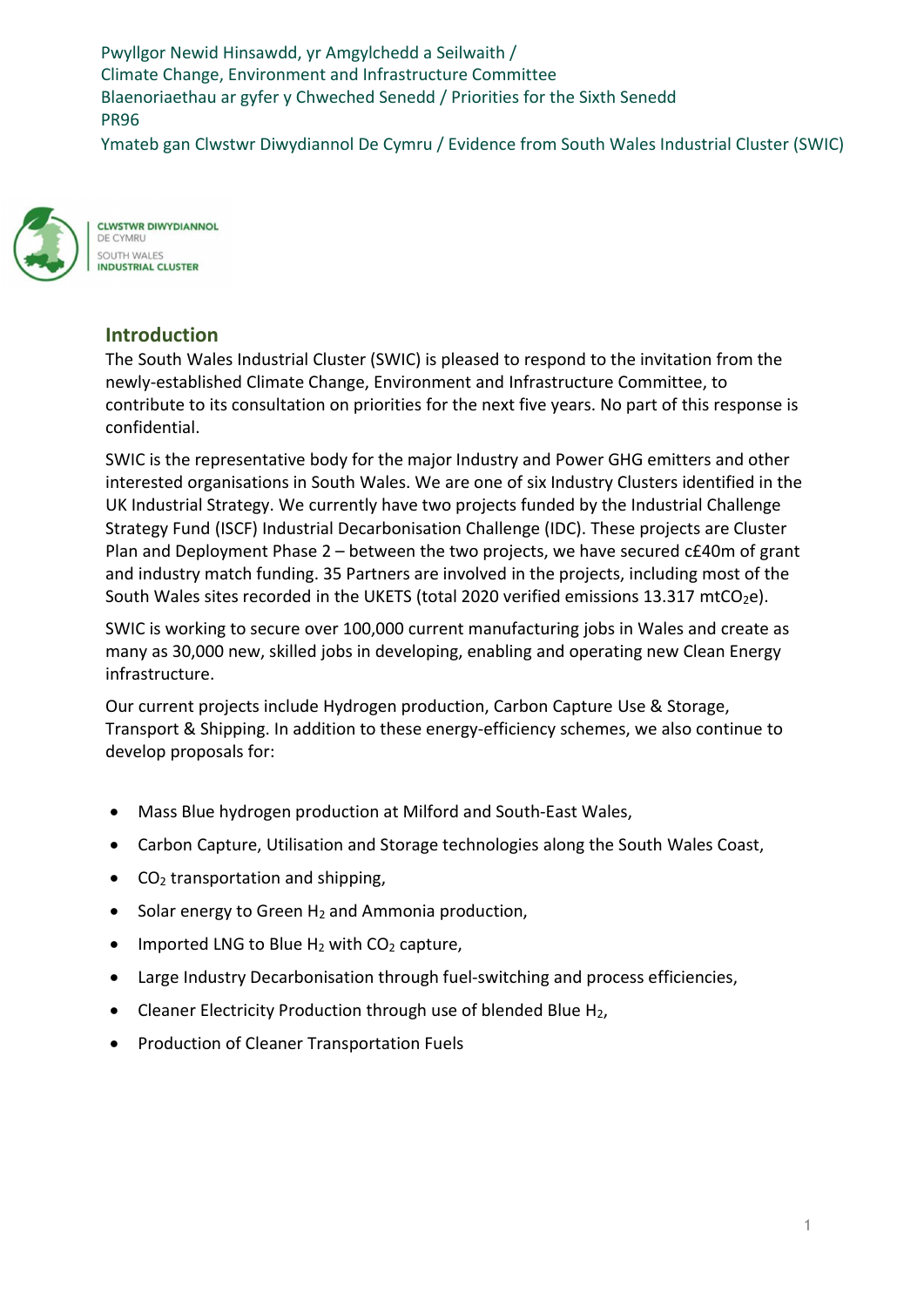

**CLWSTWR DIWYDIANNOL** DE CYMRU SOUTH WALES **INDUSTRIAL CLUSTER** 

# The Minister and Deputy Minister's Priorities for the next 18 months

We are concerned to note very limited reference to Industry in the Minister's letter to the committee. In south Wales, industry employs over 100,000 people and is a significant contributor to Wales GVA.

At 14.0 MtCO2e, the industry sector accounted for 29% of Welsh emissions in 2016<sup>1</sup> and, in the same year, the Power sector emitted 16.2 MtCO2e, although this has reduced significantly since the closure of Aberthaw and other coalfired stations<sup>2</sup>. However, the potential for inward investment linked to the decarbonisation of Welsh industry is estimated at tens of £billions over the next 29 years, leading up to 2050. We therefore believe that the efforts to decarbonise Industry, and the role that Industry can play in the Net Zero target, should have a more prominent focus in the Minister's Priorities.

### Climate Change

As stated in the Minister's letter, Welsh Government is dependent on funding for innovation from UKG / BEIS and Europe. SWIC has already secured tens of £millions of Innovation Funding through our Partners' successful participation in the ISCF IDC, Transforming Foundation Industries (TFI) Industry Energy Transformation Fund (IETF) Projects. Our Academic Partners have also secured significant funding through the Industry Decarbonisation Research & Innovation Centre (IDRIC) for work with, and alongside, SWIC and the other Industrial Clusters.

In addition to the c£40million of grant funding, over c£25million has been provided through Industry match-funding, whilst other SWIC decarbonisation activities have been carried out by industry Partners pro bono.

We believe that this collaboration through SWIC illustrates a) how industry is prepared to work together (within the bounds of competition and anti-trust law) and b) make significant financial investments in the pursuit of decarbonisation.

Whilst we are proud of our achievements to date, a more joined-up, holistic, partnership approach with WG would help to secure further Innovation funding and yet more projects to support decarbonisation of Wales and help to tackle the impacts of Climate Change for both current and future generations.

#### Energy

Within SWIC, partners are working towards decarbonisation of their sites, including RWE Pembroke Net Zero Centre<sup>3</sup> and Simec Atlantis Energy Ltd at Uskmouth Power station site.

SWIC Partners are also working on at-scale production of Blue and Green Hydrogen which, alongside the work being carried out by Wales & West Utilities, would provide a hydrogen supply to industry, commercial, public sector and domestic users across the whole of South Wales… as well as offering potential for supplying a significant portion of the South and Southwest of England.

<sup>&</sup>lt;sup>1</sup> industry-sector-emission-pathway-factsheet.pdf (gov.wales)

<sup>&</sup>lt;sup>2</sup> power-sector-emission-pathway-factsheet.pdf (gov.wales)

<sup>&</sup>lt;sup>3</sup> RWE launches its Pembroke Net Zero Centre to help drive decarbonisation in South Wales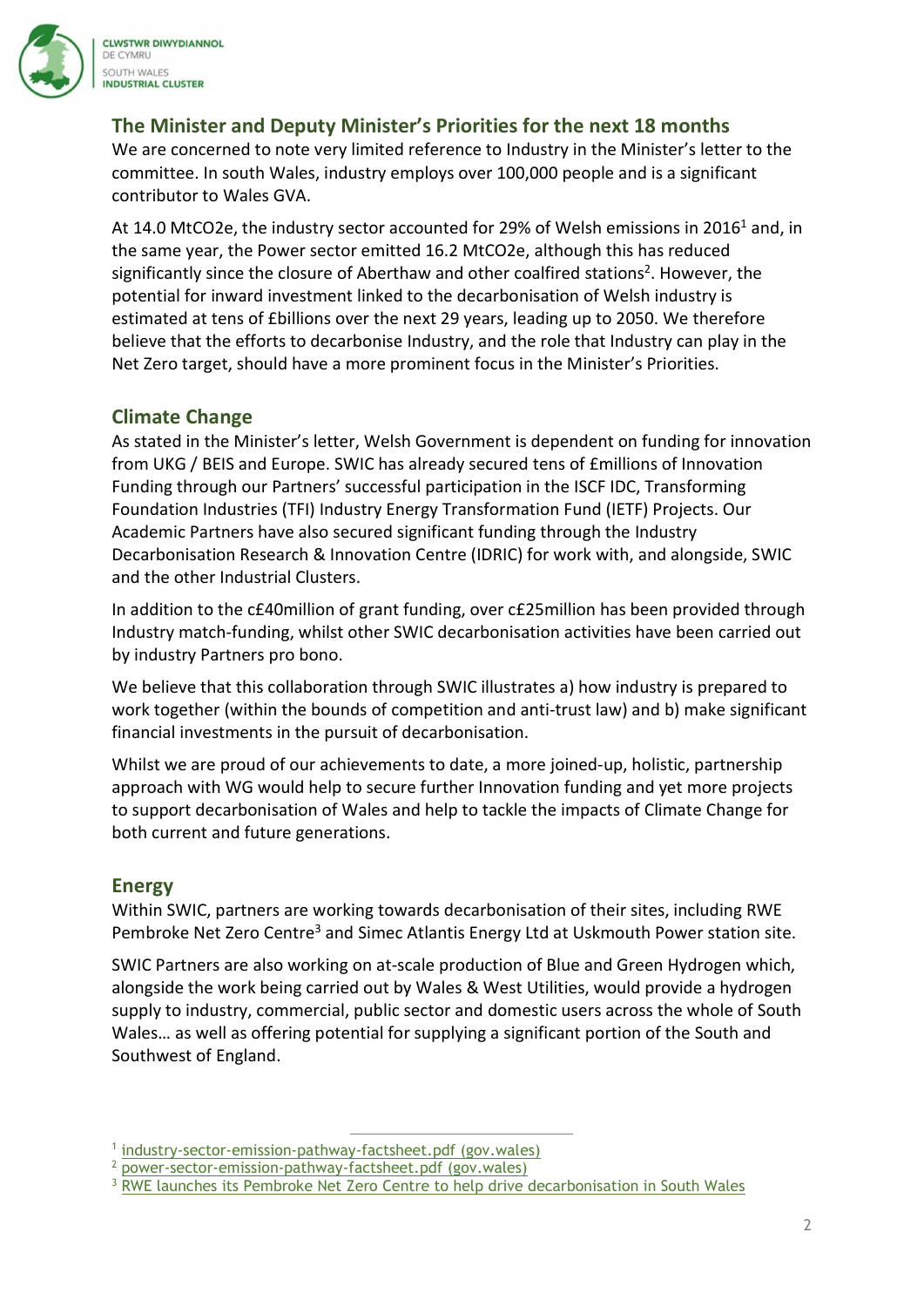

SWIC believes that a balanced approach to the use of hydrogen, alongside electrification, is the solution to the decarbonisation of Wales. This includes using hydrogen for domestic heating and industrial fuel switching.

# Marine Energy Programme

SWIC is not directly engaged in marine energy infrastructure. However, we are creating new opportunities to use marine energy in the decarbonisation activities of industry in the region.

Through local collaboration groups, SWIC continues to engage with developing projects

We recognise that the recent consultation on the Welsh Tidal Lagoon Challenge may add detail to this focus area, but we are unclear as to the extent of the Minister's involvement in this consultation or its outcomes.

#### Net Zero

As contained in the Minister's letter, SWIC agrees that a holistic approach to decarbonisation is the only way to achieve Net Zero. The Minister's letter says WG is developing the policies and projects that will drive decarbonisation in transport. It also says that the approach to tackling climate change must be Wales-wide and that WG must engage every person, community, business and public servant.

SWIC believes that industry can play a significant part in this holistic approach and we are concerned that industry is not currently reflected in WG plans.

SWIC is not just working on the reduction of its own emissions, but providing solutions to commercial, public sector and domestic users through our concept of the Mini-cluster and Clean Growth Hubs (CGH). This includes the consideration of the decarbonisation of smaller carbon emitting organisations in the Valleys and other rural areas. We continue to engage with several south Wales Local Authorities and Regions in developing these concepts.

These CGH have the potential to support existing businesses in their transition to Net Zero, whilst also encouraging inward investment, business relocation and the establishment of new SMEs and innovative start-ups.

SWIC also believes that our concept is scalable and transferable to North and Mid Wales – it could also create an export market.

We therefore recommend that these concepts are considered within the Minister's holistic approach.

A viable  $CO<sub>2</sub>$  shipping industry is a key enabler for industrial decarbonisation to occur, clear support from the Minster is required.

We recognize that the Welsh Government has a significant role in the management of the UK Emissions Trading Scheme (ETS) through the joint four-nation Authority

Industry is keen to see a link to the EU ETS. We encourage the Minister to help ensure that the UK ETS is helping businesses to make the changes required to decarbonise, rather than being overly punitive. There is a risk that international businesses consider closing their Welsh premises and relocating elsewhere, which will undoubtedly be to the detriment of the Welsh economy and those communities who are reliant on industrial employers.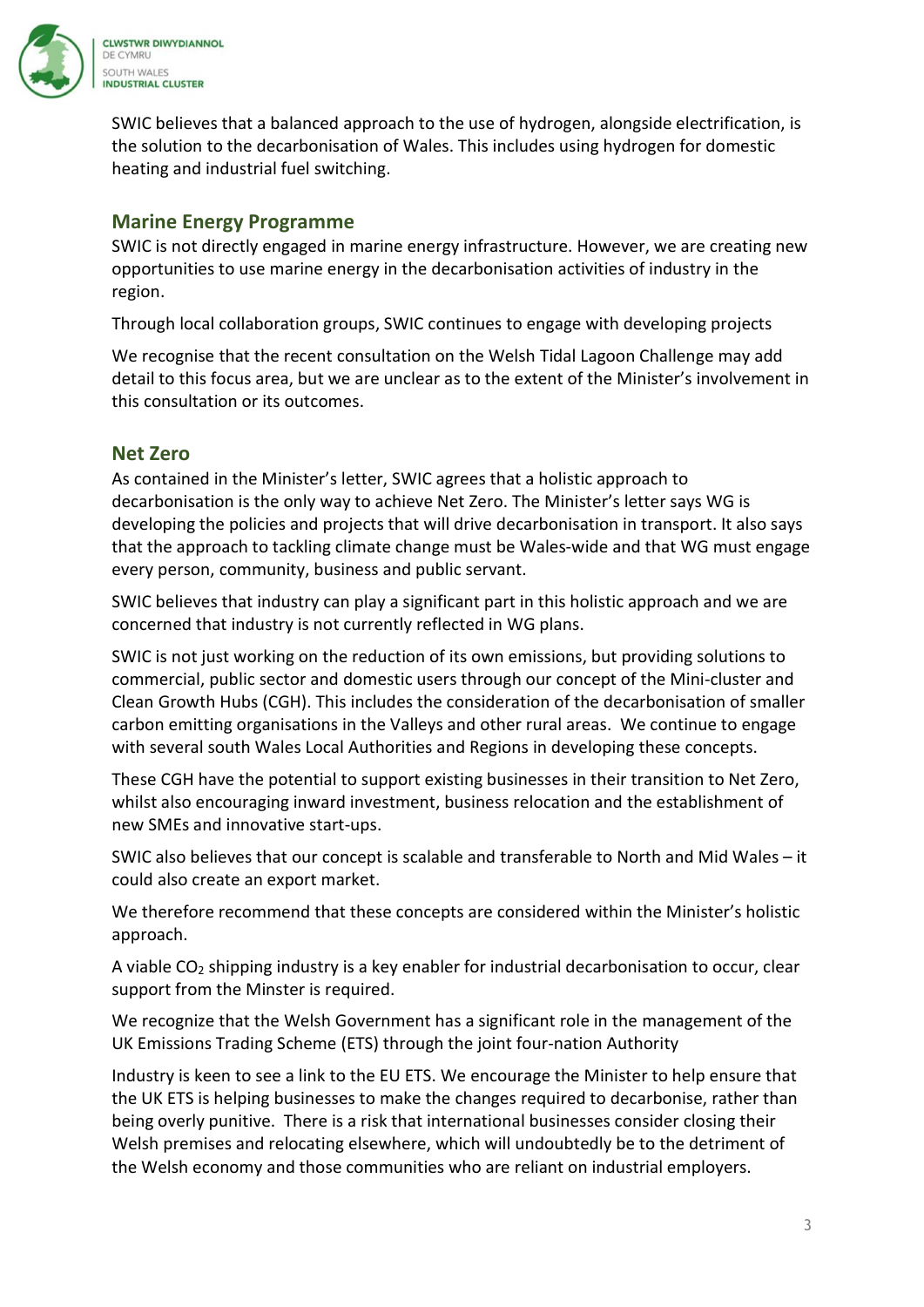

# Tree planting

SWIC industries own considerable swathes of land and are very interested in supporting the Welsh Government tree planting programme, providing land for planting and processing of waste wood for optimum circular economy and environmental outcomes. This again demonstrates the potential contribution industry can make to an holistic approach.

Further information would be welcome on how Welsh Government intend to "learn from community" including transparency on which communities and which tree species will be the focus. It is also encouraged that protection of indigenous species will be maintained, and existing woodland areas be protected, for the benefit and enjoyment of future generations.

#### Circular Economy

SWIC has recently completed a TFI-funded Circular Economy project and will be reporting its findings shortly.

SWIC agrees with the Minister that implementing a truly circular economy is critical to decarbonisation – this means that materials continue to circulate for as long as possible and needs are increasingly met by more sustainable alternatives. SWIC is also supporting development of technologies that will recycle end-of-waste-products back into the circular economy.

It is considered the scope for Life Cycle Assessment (LCA) should be broadened. We welcome the inclusion of this tool by NRW, however its use should not only focus on lower carbon construction materials. LCA can drive sustainability at a strategic level, aid the decision-making process, improve engineering design, assess scenarios, etc.

Circular economy theory applies to more than material products. It's important to consider the resource redistribution and jobs.

#### Environment

SWIC industries are committed to improving air quality through our decarbonisation developments. By developing industrial sites and cleaner transport fuels, industry can and will support WG objectives

Some of the processes associated with decarbonisation and the production of clean fuels will require large quantities of water (i.e. electrolysis of water to gain hydrogen). We encourage this to be considered by the Minister and to work with industry to identify solutions given we are already seeing strains on our natural water systems and reservoirs.

# **Transport**

SWIC Partners are currently developing plans for at-scale production of clean transportation fuels for road, rail and aviation transport sectors.

Recent and current work demonstrates that a balanced approach to transportation decarbonisation is the most appropriate. We are concerned that the recent Llwybr Newydd – The Wales Transport Strategy (WTS) 2021 includes reference to significant transformation to electric vehicles (EVs).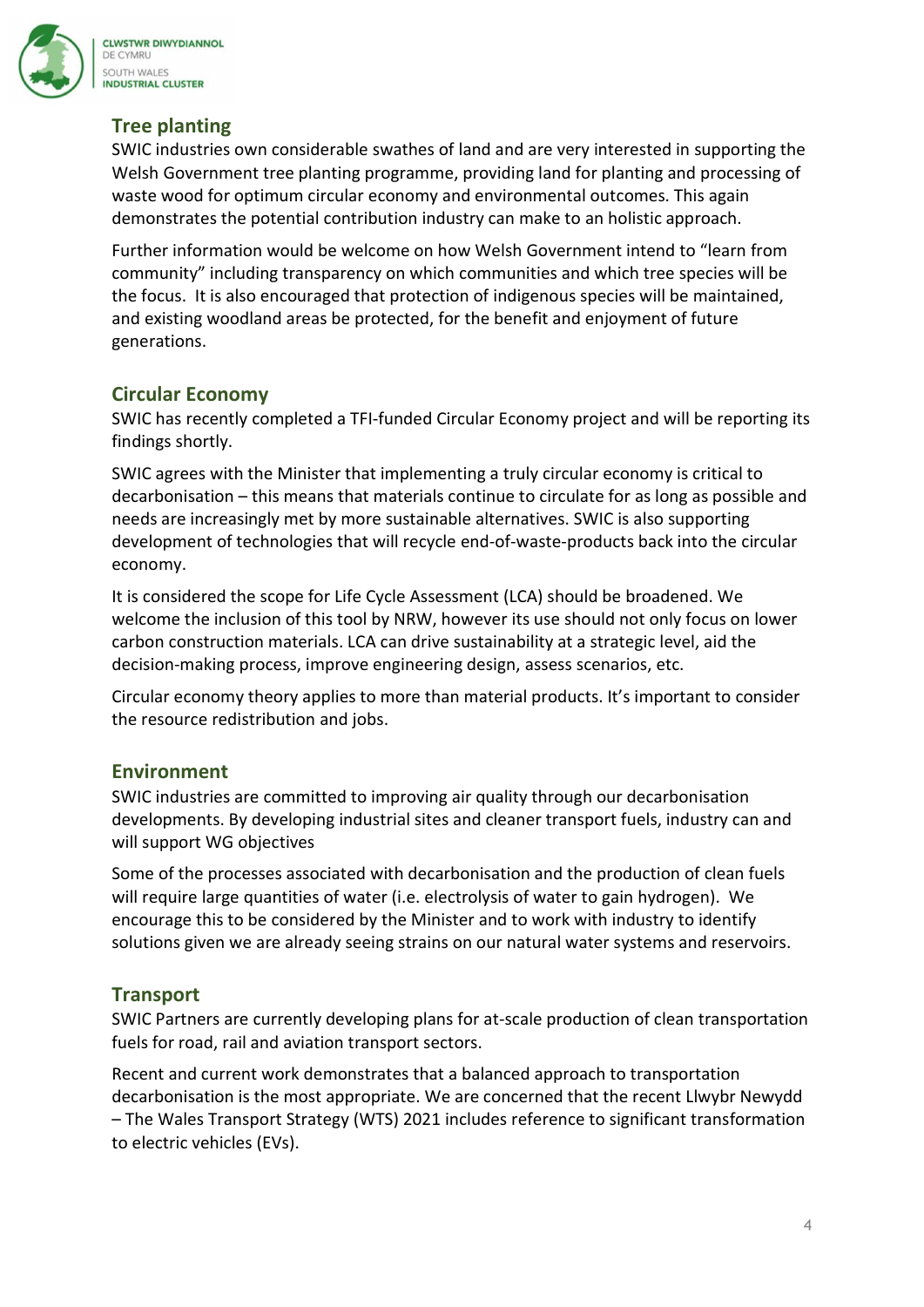

EVs can use either batteries or hydrogen fuel cells (HFC) as the power source. We are concerned that the WG view of EVs prioritises the use of battery vehicles, rather than a more-balanced approach that includes HFCs.

WG, as arm's length owner of Cardiff Airport, can encourage the airport to become one of the first users of clean aviation fuel (hydrogen and ethanol-based jet fuels) and one of the first zero-GHG emissions airport facility in the UK. This would be a significant message that Wales is prepared to lead in the production and use of clean aviation fuels.

#### **Housing**

Through development of infrastructure and potential district heating schemes, SWIC can support decarbonisation of houses and other residential property. More importantly, SWIC offers the opportunity to support clean growth, thereby increasing employment levels and lifting people out of the fuel poverty trap.

We welcome the attention given to be given to retrofitting existing social housing stock, as well as the construction of new more energy efficient stock and support its acceleration.

 We encourage the Minister to work closely with housing providers/building contractors who are already using/implementing sustainable construction methods and the integration of ground source heat pumps, solar panels, smart energy consumption/meters etc. within the homes. We also encourage the transparent publication of technologies deployed by the Optimised Retrofit Programme.

We encourage the Minister to consider the unintended consequences of area "gentrification" which can lead to local youth/ families with lower income being unable to afford housing in their own hometowns. This issue is a sustainable living issue and could contribute to the loss of generational knowledge of localities and displacing generations of local families.

#### Town Centre Regeneration

With consideration of the number of homeless persons, in temporary accommodation and living rough in increasingly wet winters and as climate refugees increase globally, will the Minister encourage the use of the "neglected properties" to serve as affordable, low-carbon green housing for the low-income, un-housed and refugees?

# Other Considerations

Collaboration is key to the success of many decarbonisation projects especially those related to a holistic solution. Planning conditions and environmental permitting may need to apply to more than one organisation working in together. Therefore, will consideration be given to the appropriateness of current planning and permitting to accommodate holistic decarbonisation and collaborative projects.

The climate change section of the letter has little mention beyond increased rainfall in winter and warmer, drier summers. Are other changes such as increased sun exposure, changes in humidity etc. taken into account, and is consideration given to how those changes impact local agriculture and living conditions?